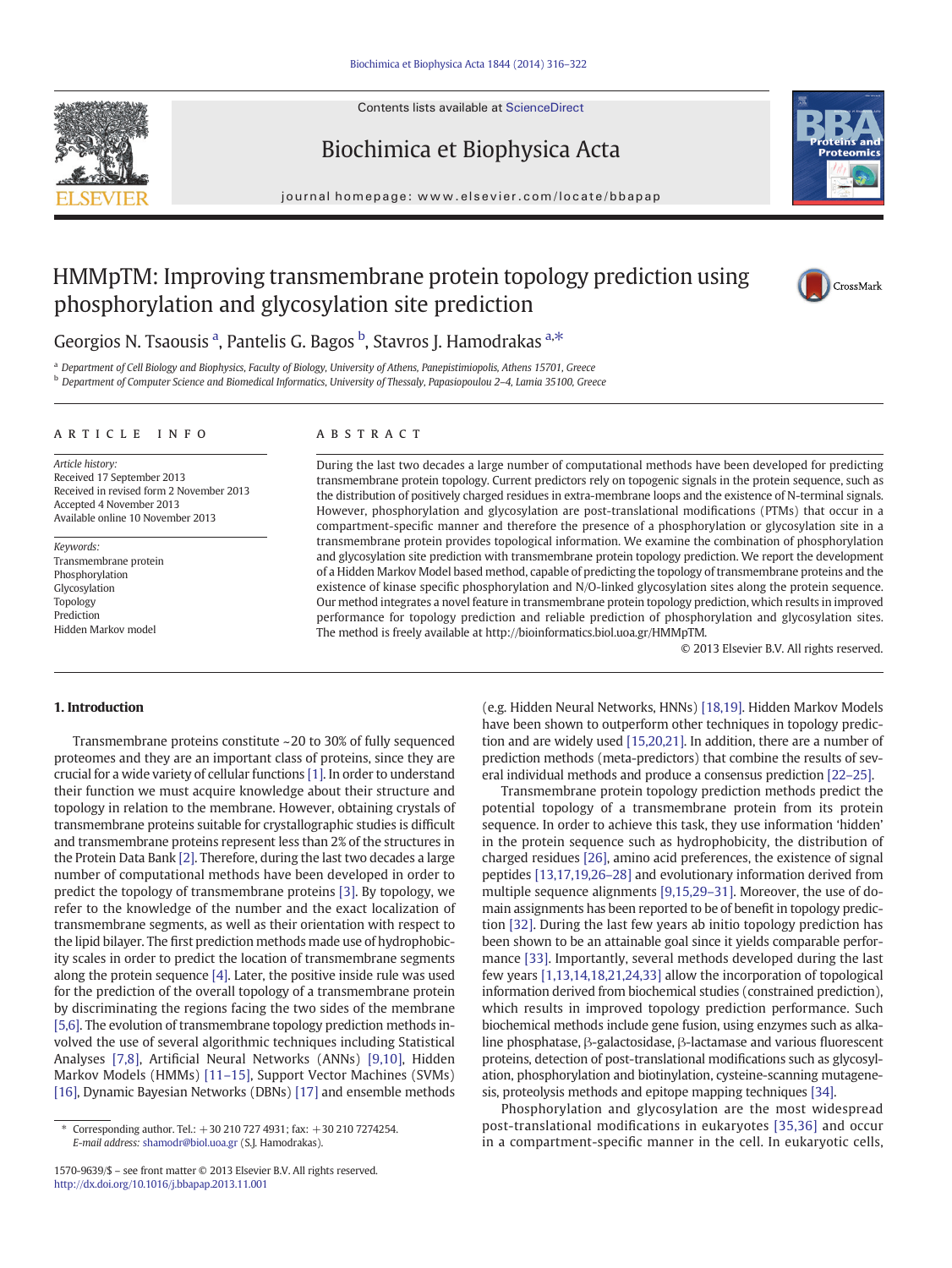glycosylation activity is found in the lumen of the endoplasmic reticulum (ER) and it is accomplished by the enzyme oligosaccharyl transferase (OST), which adds oligosaccharides to the amino group of Asparagine (Asn) residues of the consensus sequence Asn-X-Thr/Ser (N-linked glycosylation) [\[37\]](#page-6-0). It has been shown that the presence of Proline between Asn and Ser/Thr inhibits N-glycosylation [\[38\]](#page-6-0) and about 50% of the sites that have a Proline C-terminal to Ser/Thr are not glycosylated [\[39\]](#page-6-0). In O-linked glycosylation the glycans are attached to either Serine (Ser) or Threonine (Thr) residues. In transmembrane proteins, glycosylation sites occur at parts of proteins facing the extracellular space and are located to a minimum distance away from the membrane surface [\[40\]](#page-6-0). It has been shown that, in some cases, glycosylation occurs only when the acceptor site (Asn residue) is located a minimum of 12 residues upstream or 14 residues downstream of a transmembrane segment (' $12 + 14$  rule') [40-[42\].](#page-6-0) Therefore, in multi-spanning transmembrane proteins, glycosylated extracellular loops have a minimum length of approximately 30 residues [\[43\].](#page-6-0) These constraints are used to map the ends of transmembrane segments using N-glycosylation scanning mutagenesis [\[42,44\]](#page-6-0).

Protein phosphorylation is the most important and well-studied post-translational modification in eukaryotes and is involved in the regulation of several cellular processes such as cell growth and differentiation, signal transduction and apoptosis [45–[48\].](#page-6-0) The addition of a phosphate group usually occurs in Serine (Ser), Threonine (Thr), Tyrosine (Tyr) and Histidine (His) residues in eukaryotic proteins and approximately 30–50% of proteins are supposed to be phosphorylated at some point [\[49\].](#page-6-0) In transmembrane proteins, phosphorylation sites are located at the cytoplasmic regions. Therefore, both the existence of a phosphorylation or a glycosylation site along the sequence of a transmembrane protein provides valuable information about the orientation of the modified region with respect to the membrane [\[34\].](#page-6-0)

However, phosphorylation and glycosylation prediction methods [50–[52\]](#page-6-0) predict modified sites along the whole sequence of a transmembrane protein, failing to distinguish between transmembrane segments, cytoplasmic regions and extracellular regions. One approach is to use a topology prediction algorithm and then filter phosphorylation or glycosylation site prediction results according to the predicted topology [\[53\].](#page-6-0) Another combined prediction approach is to use first a phosphorylation or glycosylation prediction method and then use the predicted sites as constraints to topology prediction. We compare these different approaches and discuss advantages and disadvantages of combining the two prediction problems.

We have designed a Hidden Markov Model with a novel architecture, which combines in a single model, topology prediction and phosphorylation and glycosylation site prediction. Finally, we use this model for the development of a novel computational method (HMM based) capable of predicting the topology of a transmembrane protein and the existence of kinase specific phosphorylation sites as well as N-linked and O-linked glycosylation sites. We show that the probability of the existence of a phosphorylation or glycosylation pattern along the protein sequence can be used by prediction algorithms in order to predict the orientation of a transmembrane protein more efficiently.

#### 2. Methods

#### 2.1. Transmembrane protein topology datasets

The training set that we used contains 72  $\alpha$ -helical transmembrane proteins with three dimensional structures determined at near atomic resolution, deposited in the Protein Data Bank (PDB) [\[2\]](#page-5-0). The dataset is the one used for the development of HMM-TM [\[12\]](#page-5-0), and in all cases, the sequences used were obtained from Uniprot [\[54\]](#page-6-0) after the removal of any signal peptides. For the construction of an independent test set we used PDBTM [\[55\]](#page-6-0) in order to collect all the available highresolution structures of eukaryotic α-helical TM proteins deposited in PDB until May 2013. We performed a redundancy check, using BLAST [\[56\]](#page-6-0) and a non-redundant dataset was created by removing all chains for which a putative homologous entry was already in the set or the training set of 72 membrane proteins. The threshold was defined as  $\le$ 30% pairwise sequence similarity (in a length of more than 80 residues) in a BLAST alignment. For sequences shorter than 80 residues, which are frequent among single-spanning membrane proteins, we used the similarity of less than 50% as threshold in a length of more than 30 residues. The final set consists of 49  $\alpha$ -helical TM proteins (25 single spanning and 24 multi-spanning TM proteins). In order to access the prediction performance of HMMpTM compared against the other prediction methods a more appropriate but smaller dataset was created by removing any proteins sharing homology (using the same criteria mentioned above) with the training datasets of all the prediction methods under comparison. This dataset contains 21 transmembrane proteins. All datasets are available online at http:// bioinformatics.biol.uoa.gr/HMMpTM/datasets.

#### 2.2. Phosphorylation and glycosylation site datasets

For the collection of phosphorylation sites in eukaryotic TM proteins, UniProt Accession numbers and positions of phosphorylation sites were retrieved from PhosphoSitePlus [\[57\]](#page-6-0) and Phospho.ELM version 9.0 [\[58\].](#page-6-0) Although PhosphoSitePlus and Phospho.ELM both include kinase specific and non-specific phosphorylation sites, we deliberately used kinase specific phosphorylation data, since they provide information about the catalytic kinase responsible for the modification. N-linked and O-linked glycosylation data were retrieved from UniProt [\[54\]](#page-6-0) using the subsection of the 'Sequence annotation (Features)' section that specifies the position and type of each covalently attached glycan group (FT MOD RES). Modified sites annotated with non-experimental qualifiers (such as 'Potential', 'Probable', 'By similarity') were excluded. In addition, we used O-GlycBase version 6.0 [\[59\]](#page-6-0) and ExTopoDB version 1.0 [\[60\]](#page-6-0) in order to retrieve additional glycosylation data. We examined the location of phosphorylation and glycosylation sites in relation to the topology of transmembrane proteins. Topology information for phosphorylated and glycosylated transmembrane proteins was retrieved from Uniprot's sequence annotation, PDB if a three dimensional structure of the protein was available and from literature information present in ExTopoDB. All datasets are available online at http://bioinformatics.biol.uoa.gr/HMMpTM/datasets/.

## 2.3. Two stage approaches

We examined two different two-stage approaches for the combination of transmembrane protein topology prediction with phosphorylation and glycosylation site prediction. First, we used predicted phosphorylation and glycosylation sites as constraints to topology prediction. Predicted phosphorylation and glycosylation sites were used as constraints for cytoplasmic and extracellular localization respectively. A second approach was the use of topology prediction results as a filter for phosphorylation and glycosylation site prediction. More specifically, we evaluated as predicted phosphorylation sites, only sites residing in predicted cytoplasmic regions. In addition, predicted glycosylation sites in transmembrane and cytoplasmic regions were ignored. In all cases, HMM-TM was used for the topology prediction of transmembrane proteins. NetPhosK, NetNGlyc and NetOGlyc were used for phosphorylation, N-linked glycosylation and O-linked glycosylation site prediction, respectively.

### 2.4. The Hidden Markov Model

The Hidden Markov Model (HMM) that we used is quite similar to the one proposed by HMM-TM. It consists of five different submodels corresponding to the five desired labels to predict ([Fig. 1](#page-2-0)),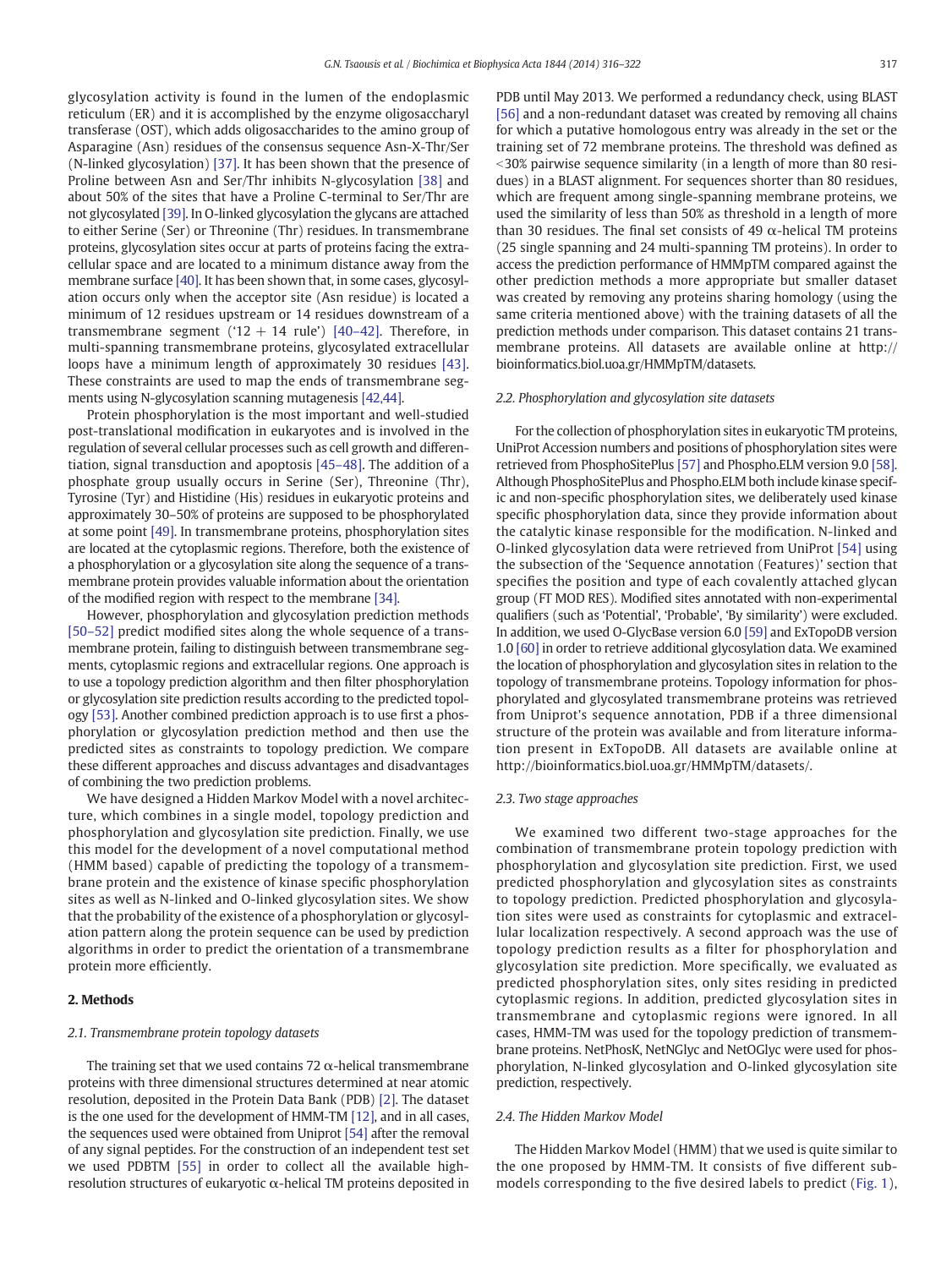<span id="page-2-0"></span>

Fig. 1. A schematic representation of the model's architecture. The model consists of five sub-models denoted by the labels: Kinase-specific phosphorylation, Cytoplasmic loop, Transmembrane Helix and Extracellular loop, N/O-linked glycosylation. Within each sub-model, states with the same shape, size and color are sharing the same emission probabilities (parameter tying). Allowed transitions are indicated with arrows.

the Cytoplasmic Loop sub-model, the Transmembrane Helix submodel, the Extracellular Loop sub-model, the Phosphorylation Site sub-model corresponding to kinase-specific phosphorylation sites and the Glycosylation Site sub-model used to model the existence of N/O-linked glycosylation sites.

The model is cyclic, consisting of 306 states, including begin (B) and end (E) states (Fig. 1) with 206 freely estimated transitions. On the other hand, the total number of freely estimated emission probabilities is 3036, yielding a total number of freely estimated parameters equal to 3242. All states are connected with the appropriate transition probabilities in order to be consistent with the known structures, that is, to ensure appropriate length distribution. The inner and outer loops are modeled with a "ladder" architecture. At both ends, there is a self transitioning state corresponding to residues too distant from the membrane; these cannot be modeled as loops, hence that state is named "globular". Due to the fact that phosphorylation and glycosylation sites are compartment specific, the Phosphorylation Site and Glycosylation Site sub-models are connected with the Cytoplasmic Loop and the Extracellular Loop sub-models, respectively. The Phosphorylation Site sub-model includes additional sub-models, each one corresponding to a kinase-specific phosphorylation pattern. Each phosphorylation pattern includes the phosphorylation site and 4 flanking residues at each side of the modified site  $(-4, +4)$ . For N-linked and O-linked glycosylation patterns, in the Glycosylation Site sub-model, we used 6 flanking residues at each side of the modified site  $(-6, +6)$ .

Due to the fact that there was not a dataset available where both the topologies of transmembrane proteins and the locations of phosphorylation (kinase-specific) and glycosylation sites were known, the model could not be trained as a whole. The Cytoplasmic Loop, the Transmembrane Helix and the Extracellular Loop sub-models correspond to the original Hidden Markov Model of HMM-TM and therefore we used the same emissions and transitions as described and estimated in HMM-TM, where the Baum–Welch algorithm for labeled sequences had been used [\[12\]](#page-5-0). On the other hand, emissions and transitions for the Phosphorylation Site and the Glycosylation Site sub-models were calculated using the 1022 and 1429 phosphorylation and glycosylation sites, respectively. In addition, the transitions from the Cytoplasmic Loop and the Extracellular Loop submodels to the Phosphorylation Site and the Glycosylation Site sub-models were manually set. The decoding is performed using the Posterior–Viterbi algorithm [\[61\].](#page-6-0)

# 2.5. Comparison to transmembrane protein topology prediction methods

To evaluate the accuracy of the developed method we used the independent test set of 49 TM proteins and compared our model against the performance of various prediction methods such as TMHMM [\[11\],](#page-5-0) HMMTOP [\[14\]](#page-5-0), PHOBIUS [\[13\],](#page-5-0) PHILIUS [\[17\],](#page-5-0) TOPCONS [\[24\],](#page-6-0) TOPCONS-single [\[62\]](#page-6-0), SCAMPI [\[33\],](#page-6-0) OCTOPUS [\[18\],](#page-5-0) MEMSAT3 [\[29\]](#page-6-0) and MEMSAT\_SVM [\[16\].](#page-5-0) In each case we used the Mathew's correlation coefficient (C), the percentage of correctly predicted residues (Q) [\[63\]](#page-6-0), the segment overlap (SOV) measure [\[64\]](#page-6-0) and the percentage of correctly predicted transmembrane segments and topologies.

In addition, following the approach of Tsirigos et al. [\[65\],](#page-6-0) we used three additional large-scale datasets. A dataset of 546 membrane proteins with experimentally determined C-terminal locations in Saccharomyces cerevisiae [\[66\]](#page-6-0) and the two datasets we compiled with 410 and 765 transmembrane proteins with experimentally verified phosphorylation and glycosylation sites respectively. In the S. cerevisiae dataset, we evaluated the prediction performance through the correct topology prediction of the experimentally determined C-terminal locations only. In the phosphorylation and glycosylation datasets, we examined the correct topology prediction of the modified sites only (cytoplasmic and extracellular respectively). All datasets are available online at http://bioinformatics.biol.uoa.gr/HMMpTM/datasets/.

# 2.6. Comparison to phosphorylation and glycosylation prediction methods

The prediction method we propose aims at predicting reliable topological models of transmembrane proteins by incorporating information about phosphorylation and glycosylation sites along the protein sequence rather than substituting available phosphorylation and glycosylation prediction methods. However, we evaluate the prediction performance of our method compared to available phosphorylation and glycosylation predictors. In the case of phosphorylation prediction we used NetPhosK 1.0 [\[50\]](#page-6-0) whereas NetNGlyc 1.0 [\[51\]](#page-6-0) and NetOGlyc 3.1 [\[52\]](#page-6-0) were used for glycosylation prediction. In both cases, as measures of the prediction performance we used Sensitivity (Sn), Specificity (Sp), Accuracy (Acc) and the Mathew's correlation coefficient (C). True/false positives (TP, FP) and true/false negatives (TN, FN) for each method were counted on a per residue basis. Sensitivity is measured as  $TP/(TP + FN)$ ,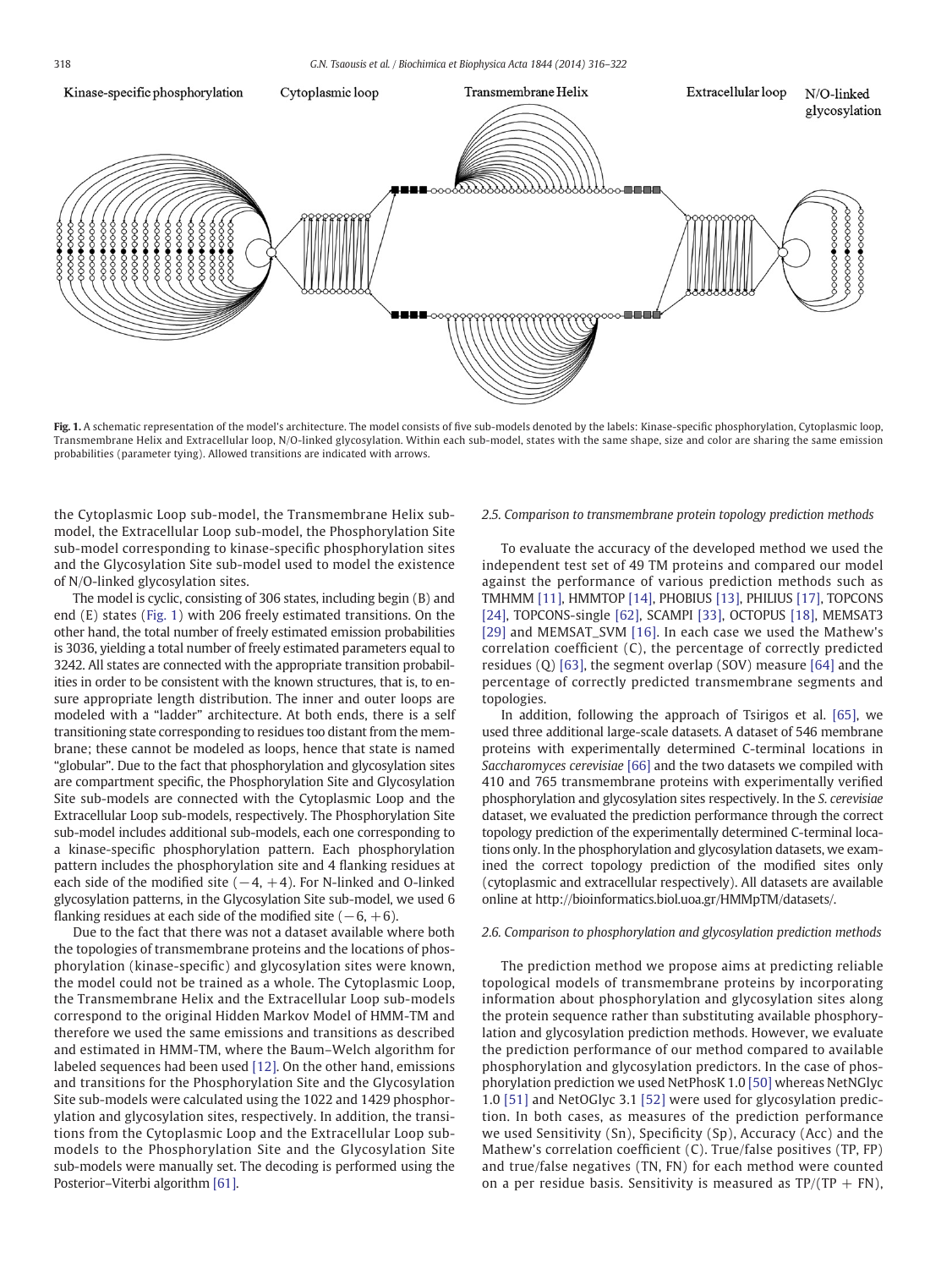Specificity is measured as  $TN/(TN + FP)$ , Accuracy is calculated as  $(TP + TN)/(TP + TN + FP + FN)$  and Matthews Correlation Coefficient (C) is calculated as  $(TP * TN - FP * FN)/\sqrt{(TN +$ FN)  $*$  (TN + FP)  $*$  (TP + FN)  $*$  (TP + FP)). Moreover, S/T/Y/N residues that have not been shown to be modified (phosphorylated or glycosylated) were used as negative data. However, we have to note that some of the negative data could be modified sites not experimentally studied yet.

## 3. Results

3.1. Analysis of phosphorylation and glycosylation sites in transmembrane proteins

PhosphoELM [\[58\]](#page-6-0) contains more than 42,500 phosphorylation sites in 8718 phosphorylated eukaryotic proteins and PhosphoSitePlus [\[57\]](#page-6-0) is comprised of approximately 208,928 phosphorylation sites in 31,642 proteins from different species. Using both databases we compiled a set of 32,667 unique phosphorylated proteins and further selected 29,925 entries mapped to Uniprot. According to Uniprot's annotation we selected 5970 transmembrane proteins having both kinase specific and non-specific phosphorylation data. Subsequently, we selected 502 transmembrane proteins with information about 107 kinases mediating the phosphorylation process. However, only 9 major protein kinase types (PKA, PKC, CAMKII, MAPK, CK1, CK2, GRKs, CDK1, and SRC) were used, where enough data were available for further analysis (Table 1). This resulted in 410 transmembrane proteins having 719, 161 and 142 phosphorylated Serine, Threonine and Tyrosine residues, respectively. Moreover, we collected 1313 N-linked and 116 O-linked experimentally verified glycosylation sites in 751 and 40 transmembrane proteins, respectively (Table 2).

First, the modified (phosphorylated and glycosylated) proteins were classified according to the number of their TM segments (Fig. S2) and their functions. As a result, 161 out of the 410 phosphorylated proteins were single spanning with 109 characterized as type I. In addition, among the 249 multi-spanning TM proteins there are 49 proteins with 7 TM segments that belong to the G-protein coupled receptor superfamily (GPCRs). Moreover, there are 111 protein channels involved in passive transport (facilitated diffusion) with 2–24 TM segments. Overall, there are 197 proteins with transporter activity, 145 proteins with receptor activity and 77 proteins with catalytic activity. As shown in Table 1, the 410 transmembrane proteins are modified by 9 protein kinase types. Most of the transmembrane proteins we collected are modified by kinases of the AGC group (PKA, PKC, GRKs), which contains many intracellular signaling kinases which are modulated by cyclic nucleotides (PKA) and phospholipids (PKC).

In all cases, the recognition motifs in the substrate transmembrane protein sequences were similar to the accepted consensus sequence motifs (Table S1). Sequence variations around the acceptor sites in some cases (e.g. CK1) occur as a result of the small number of observed phosphorylation sites in transmembrane proteins. As a result, we

### Table 1

| Statistics for kinase-specific phosphorylation data in $\alpha$ -helical transmembrane proteins. |  |
|--------------------------------------------------------------------------------------------------|--|
|--------------------------------------------------------------------------------------------------|--|

| Catalytic kinase                           | Proteins | <b>Sites</b> | S   | Τ   | Υ   |
|--------------------------------------------|----------|--------------|-----|-----|-----|
| Protein kinase A (PKA)                     | 140      | 282          | 254 | 28  |     |
| Protein kinase C (PKC)                     | 179      | 336          | 273 | 63  |     |
| $Ca2+/calmodulin-dependent protein kinase$ | 51       | 81           | 62  | 19  |     |
| II (CAMKII)                                |          |              |     |     |     |
| Casein kinase 1 (CK1)                      | 12       | 25           | 21  | 4   |     |
| Casein kinase 2 (CK2)                      | 47       | 93           | 80  | 13  |     |
| Mitogen-activated protein kinases (MAPKs)  | 32       | 60           | 35  | 25  |     |
| Cyclin-dependent kinase 1 (CDK1)           | 15       | 18           | 11  | 7   |     |
| G protein-coupled receptor kinases (GRKs)  | 24       | 83           | 60  | 23  |     |
| Proto-oncogene tyrosine-protein kinase     | 73       | 142          |     |     | 142 |
| Src (SRC)                                  |          |              |     |     |     |
| Total                                      | 410      | 1022         | 719 | 161 | 142 |

#### Table 2

Statistics for glycosylation data in alpha-helical transmembrane proteins.

| Glycosylation type | Proteins | <b>Sites</b> |    |    | N    |
|--------------------|----------|--------------|----|----|------|
| N-linked           | 751      | 1313         | -  |    | 1313 |
| O-linked           | 40       | 116          | 61 | 55 | -    |
| Total              | 765      | 1429         | 61 | 55 | 1313 |

trained the phosphorylation and glycosylation site sub-models of the HMM using the phosphorylation  $(-4, +4)$  and glycosylation patterns  $(-6, +6)$  obtained from non-transmembrane sequences modified by the certain kinase category.

The majority of glycosylated transmembrane proteins are singlespanning (543 out of 765) (Fig. S2), mostly with receptor and signal transduction activity involved in cell communication. Among the glycosylated transmembrane proteins, there are 130 proteins with transporter activity, 199 proteins with receptor activity and 208 proteins with catalytic activity. As previously reported for N-linked glycosylation [\[67\]](#page-6-0), 60% of glycosylation sites had the Asn-X-Thr motif. Notably, 95% of O-linked glycosylated TM proteins were single-spanning.

Next, we examined the location of phosphorylation and glycosylation sites in relation to the topology of TM proteins. As expected, phosphorylation sites are located at the cytoplasmic regions of TM proteins whereas N-linked and O-linked glycosylation sites are located at regions facing the extracellular space. In both cases, we observe that most phosphorylation and glycosylation sites are located at the terminal regions of transmembrane proteins [\[68\]](#page-6-0) (Fig. S1). However, phosphorylation sites are mostly located at the C-terminal region, as opposed to glycosylation sites that are mostly located at the N-terminal region.

Specifically, 71% of glycosylation sites are located at the N-terminal region and only 15% of sites are located at the C-terminal region. Interestingly, in multi-spanning TM proteins, 95% of glycosylation sites are located at loop regions and 85% of them are located at the first extracellular loop or the first extracellular loop that is larger than approximately 30 residues. These findings are in agreement with previous studies reporting that, glycosylation sites are less frequent at the C-terminal end of a protein [\[39,69\]](#page-6-0) and that when N-glycosylation sites are contained within more than one extracellular loop, only the first loop is modified [\[43\]](#page-6-0). However, in 40 multi-spanning TM proteins, glycosylation sites are not located at the first extracellular loop. Closer investigation of these cases showed that the first extracellular loop in these transmembrane proteins is smaller than approximately 30 residues and therefore these loops could not be glycosylated (according to the  $12 + 14$  rule) [\[40\]](#page-6-0). By contrast, 64% of phosphorylation sites are located at the C-terminal region of TM proteins. In multi-spanning TM proteins, only 26% of phosphorylation sites are located at loop regions and 16% of them are found in regions smaller than 30 residues.

# 3.2. Two stage approaches

As already discussed, one approach to combine topology prediction with phosphorylation and glycosylation site prediction is to use predicted topologies to filter the predicted modified sites across the transmembrane protein sequence. For this reason we used HMM-TM as a topology prediction algorithm and filtered the prediction results of NetPhosK, NetNGlyc and NetOGlyc on the datasets of 410 and 765 phosphorylated and glycosylated transmembrane proteins. The overall prediction accuracy of NetPhosK, NetNGlyc and NetOGlyc before and after topology prediction filtering is summarized in [Table 3.](#page-4-0) We observe that topology filtering results in increased prediction specificity for phosphorylation and glycosylation prediction. Importantly, in kinase specific phosphorylation prediction using NetPhosK, specificity increased 29%. However, in all cases, prediction sensitivity significantly decreases since falsely predicted topologies produce incorrect filters for phosphorylation and glycosylation site prediction results.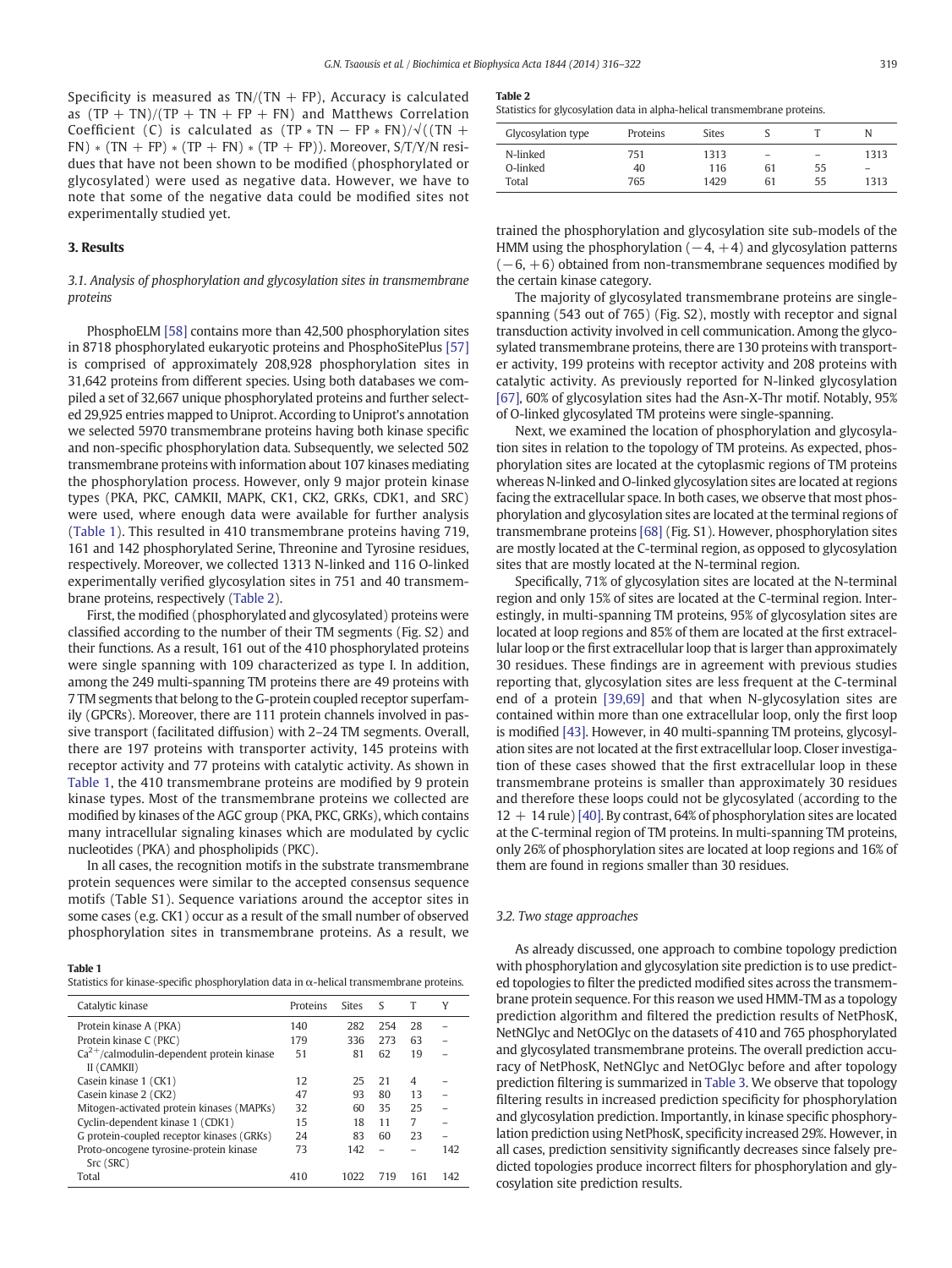#### <span id="page-4-0"></span>Table 3

Sensitivity (Sn), Specificity (Sp) and Mathew's correlation coefficient (C) measures for phosphorylation and glycosylation site prediction before and after transmembrane protein topology filtering in the sets of 410 and 765 phosphorylated and glycosylated transmembrane proteins.

| Method                                 | Sn   | Sp   |      |
|----------------------------------------|------|------|------|
| Phosphorylation site prediction        |      |      |      |
| <b>HMMpTM</b>                          | 0.64 | 0.76 | 0.23 |
| <b>NetPhosK</b>                        | 0.78 | 0.45 | 0.15 |
| NetPhosK (after topology filtering)    | 0.63 | 0.74 | 0.11 |
| N-linked glycosylation site prediction |      |      |      |
| <b>HMMpTM</b>                          | 0.64 | 0.85 | 0.28 |
| NetNGlyc                               | 0.80 | 0.87 | 0.40 |
| NetNGlyc (after topology filtering)    | 0.56 | 0.92 | 0.34 |
| O-linked glycosylation site prediction |      |      |      |
| <b>HMMpTM</b>                          | 0.22 | 0.95 | 0.14 |
| NetOGlyc                               | 0.70 | 0.77 | 0.23 |
| NetOGlyc (after topology filtering)    | 0.42 | 0.92 | 0.24 |

Another approach we tested was the use of predicted phosphorylated and glycosylated sites as topological constraints for transmembrane protein topology prediction. To evaluate this methodology we used the non-redundant set of 49 alpha-helical transmembrane proteins. When all predicted phosphorylation and glycosylation sites are incorporated, the topology prediction procedure results in error, since neighboring residues are predicted as phosphorylated and glycosylated. In specific, this procedure produced conflicting topological constraints for 24 out of 49 transmembrane proteins. For the remaining 25 transmembrane proteins, only 5 (20%) were predicted with correct topologies. Thus, it is clear that this information cannot be used as topological information for constrained topology predictions. In an effort to recover from this error, we used as constraints only predicted phosphorylation and glycosylation sites with the highest probability. Again, this procedure produced conflicting topological constraints for 5 out of 49 transmembrane proteins. For the remaining 44 transmembrane proteins, only 18 (41%) were predicted with correct topologies. Therefore, we observe again that the combination of the two independent predictions (topology prediction and post-translational modification prediction) results in decrease of topology prediction accuracy.

### 3.3. Topology prediction performance

In Table 4, we compare the topology prediction performance of our HMM, on a test set of 49 eukaryotic transmembrane proteins.

#### Table 4

Topology prediction accuracy on an independent dataset of 49 eukaryotic transmembrane proteins with known three-dimensional structures.

| Method                      | Q    | C    | SOV  | Correctly predicted<br>TM segments (%) | Correctly predicted<br>topologies (%) |
|-----------------------------|------|------|------|----------------------------------------|---------------------------------------|
| <b>HMMpTM</b>               | 0.88 | 0.70 | 0.91 | 81.6                                   | 75.5                                  |
| HMMpTM_phos                 | 0.88 | 0.72 | 0.91 | 75.5                                   | 71.4                                  |
| HMMpTM_glyc                 | 0.88 | 0.70 | 0.90 | 79.6                                   | 71.4                                  |
| HMM-TM                      | 0.86 | 0.66 | 0.87 | 71.4                                   | 69.4                                  |
| <b>TMHMM<sup>b</sup></b>    | 0.87 | 0.67 | 0.87 | 69.4                                   | 61.2                                  |
| <b>HMMTOP</b>               | 0.87 | 0.68 | 0.90 | 77.6                                   | 69.4                                  |
| Phobius <sup>b</sup>        | 0.86 | 0.65 | 0.86 | 71.4                                   | 59.2                                  |
| Philiusb                    | 0.87 | 0.68 | 0.89 | 75.5                                   | 69.4                                  |
| SCAMPI <sup>a,b</sup>       | 0.88 | 0.69 | 0.90 | 83.7                                   | 75.5                                  |
| SCAMPI-single <sup>b</sup>  | 0.87 | 0.66 | 0.89 | 79.6                                   | 71.4                                  |
| OCTOPUS <sup>a,b</sup>      | 0.88 | 0.69 | 0.90 | 83.7                                   | 75.5                                  |
| MEMSAT3a,b                  | 0.88 | 0.70 | 0.92 | 87.8                                   | 83.7                                  |
| MEMSAT-SVM <sup>a, b</sup>  | 0.91 | 0.78 | 0.96 | 95.9                                   | 85.7                                  |
| TOPCONS <sup>a,b</sup>      | 0.89 | 0.71 | 0.92 | 85.7                                   | 77.6                                  |
| TOPCONS-single <sup>b</sup> | 0.87 | 0.66 | 0.88 | 73.5                                   | 63.3                                  |

Methods using evolutionary information (through multiple sequence alignments).

**b** These predictors were trained on sets containing sequences homologous to the ones included in the test set we used here.

We have to note that the test set used has no homology with the training set of HMM-TM and HMMpTM. We observe 10.2% improvement in correctly predicted transmembrane segments and 6.1% in correctly predicted topologies compared to HMM-TM. It is evident that the incorporation of phosphorylation and glycosylation site prediction in topology prediction results in improved prediction performance. In order to access the influence of phosphorylation and glycosylation separately we developed two additional models. An HMM having only the Phosphorylation site sub-model (HMMpTM\_phos) and one with only the Glycosylation site sub-model (HMMpTM\_glyc). In both cases we observe an improvement in topology prediction compared to HMM-TM (Table 4). Interestingly, the incorporation of glycosylation site prediction (HMMpTM\_glyc) results in better prediction of the number and the position of transmembrane segments compared to the use of phosphorylation site prediction only (HMMpTM\_phos). However, the combination of both phosphorylation and glycosylation results (HMMpTM) in the highest topology prediction accuracy. Even though some of the proteins present in the test set were also included in the sets used for training the other predictors, we observe that HMMpTM performs better, compared to methods that use single sequences. As expected [\[15\]](#page-5-0), prediction methods using multiple sequence alignments (MSA) outperform the methods using single sequence. In order to better access the prediction performance of HMMpTM compared to prediction methods that utilize multiple sequence alignments a more appropriate but smaller dataset (21 transmembrane proteins) was created by removing any proteins sharing homology with the training datasets of all compared prediction methods (Table 5). We observe again that HMMpTM outperforms HMM-TM and other single sequence based prediction methods or a consensus of them (TOPCONS-single). Compared to methods that use multiple sequence alignments we observe that HMMpTM has in most cases comparable or better performance. Only MEMSAT3 performs better in predicting the correct topology of proteins and MEMSAT-SVM in predicting the correct number of transmembrane segments in each protein.

In addition, we evaluated the prediction performance of HMMpTM in three additional large scale datasets. In all three cases, HMMpTM performs better than HMM-TM. In particular, HMMpTM predicts correctly 79% of the experimentally determined C-terminal locations in the S. cerevisiae dataset compared to 73% for HMM-TM (Table S2). As already discussed, phosphorylation and glycosylation sites in transmembrane proteins have cytoplasmic and extracellular topology respectively. Therefore, available topology prediction methods, although they cannot provide information about the existence of modified sites, they should efficiently predict the site's topology. As shown in Table S2, HMMpTM correctly predicts the topology for 91% of the phosphorylation sites and 78% of the glycosylation

Table 5 Topology prediction accuracy on an independent dataset of 21 eukaryotic transmembrane proteins with known three-dimensional structures.

| Method                     | Q    | C    | SOV  | Correctly predicted<br>TM segments (%) | Correctly predicted<br>topologies (%) |
|----------------------------|------|------|------|----------------------------------------|---------------------------------------|
| HMMpTM                     | 0.90 | 0.75 | 0.93 | 85.7                                   | 81.0                                  |
| HMM-TM                     | 0.90 | 0.74 | 0.91 | 76.2                                   | 76.2                                  |
| <b>TMHMM</b>               | 0.90 | 0.75 | 0.90 | 71.4                                   | 61.9                                  |
| <b>HMMTOP</b>              | 0.90 | 0.74 | 0.93 | 81.0                                   | 76.2                                  |
| Phobius                    | 0.90 | 0.75 | 0.91 | 71.4                                   | 61.9                                  |
| Philius                    | 0.91 | 0.77 | 0.89 | 71.4                                   | 71.4                                  |
| <b>SCAMPI<sup>a</sup></b>  | 0.90 | 0.74 | 0.95 | 85.7                                   | 76.2                                  |
| SCAMPI-single              | 0.89 | 0.70 | 0.92 | 81.0                                   | 76.2                                  |
| <b>OCTOPUS<sup>a</sup></b> | 0.90 | 0.76 | 0.95 | 85.7                                   | 76.2                                  |
| MEMSAT3 <sup>a</sup>       | 0.90 | 0.75 | 0.95 | 90.5                                   | 85.7                                  |
| MEMSAT-SVM <sup>a</sup>    | 0.93 | 0.82 | 0.95 | 90.5                                   | 81.0                                  |
| <b>TOPCONS<sup>a</sup></b> | 0.91 | 0.78 | 0.95 | 85.7                                   | 81.0                                  |
| TOPCONS-single             | 0.91 | 0.76 | 0.94 | 81.0                                   | 76.2                                  |
|                            |      |      |      |                                        |                                       |

<sup>a</sup> Methods using evolutionary information (through multiple sequence alignments).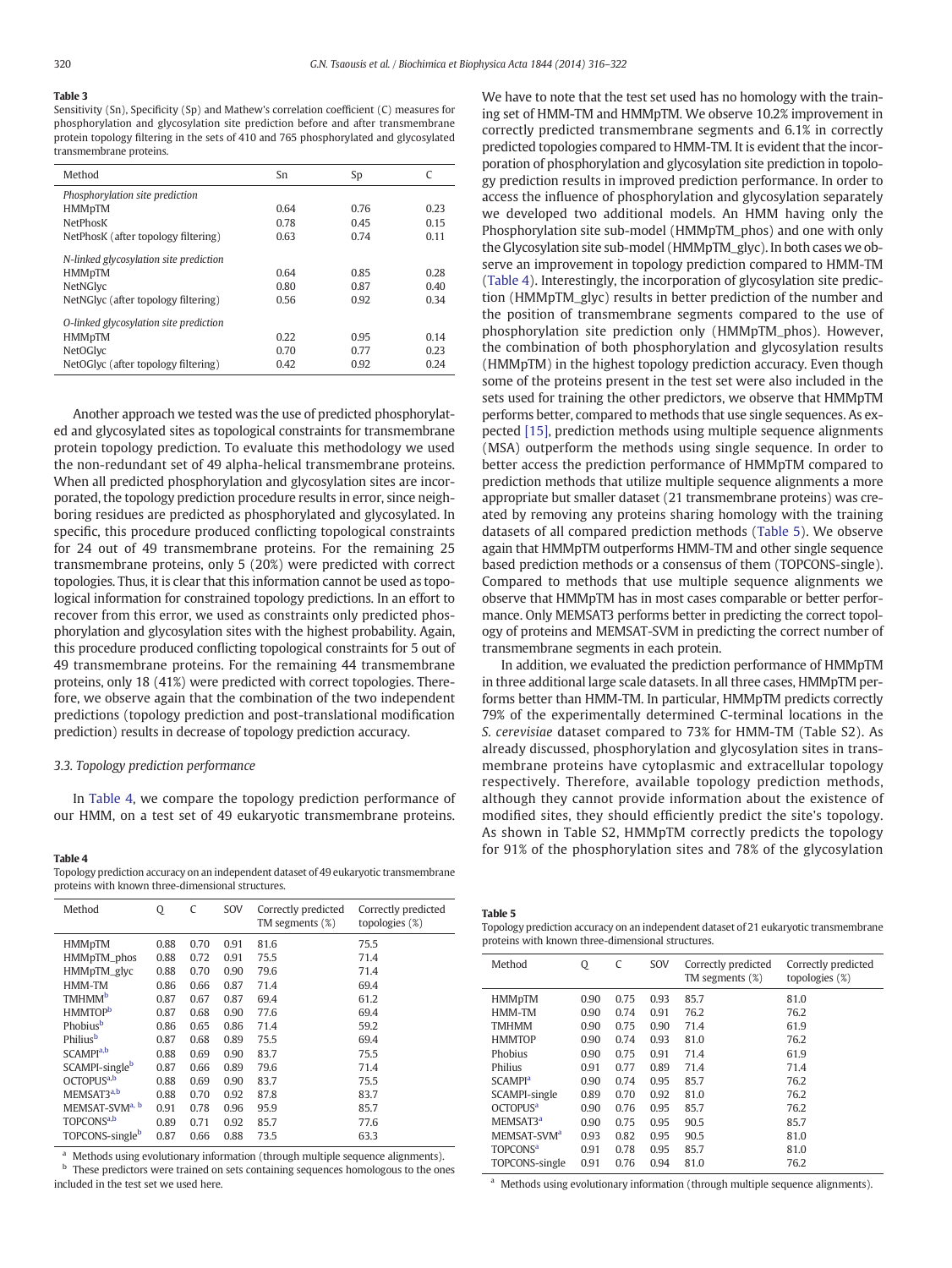<span id="page-5-0"></span>sites, resulting in 12% and 7% improvement respectively, compared to HMM-TM.

### 3.4. Phosphorylation and glycosylation prediction performance

HMMpTM incorporates phosphorylation and glycosylation prediction in the topology prediction procedure, resulting in improved performance. In order to evaluate the prediction accuracy for phosphorylation and glycosylation sites we compared HMMpTM to NetPhosK 1.0, NetNGlyc 1.0 and NetOGlyc 3.1. In kinase specific phosphorylation prediction we observe that HMMpTM shows comparable and in some cases better performance than NetPhosK (Table S3).

However, we have to note that HMMpTM has been designed and optimized for accurate topology prediction of transmembrane proteins. Consequently, in the case of phosphorylation and glycosylation site prediction, high specificity was favored since a large number of false positives would lead the model to a wrong topology. Therefore, in phosphorylation and glycosylation prediction performance, sensitivity and specificity are not balanced. Notably, HMMpTM shows comparable performance with other available prediction tools (Tables S3, S4, S5 and S6). Overall, HMMpTM predicts phosphorylation sites in transmembrane proteins with 64% sensitivity and 76% specificity compared to 78% and 45% for NetPhosK. In N-linked glycosylation site prediction our method correctly predicts the location for 64% of sites with 85% specificity. On the other hand, in O-linked glycosylation site prediction, HMMpTM shows relative small sensitivity compared to NetOGlyc. Again we have to note that HMMpTM has been optimized for high specificity in the prediction of modified sites and it is not expected to be used as a dedicated PTM predictor. A large number of false positives would increase the probability of these regions to be predicted as cytoplasmic or extracellular resulting in less reliable topology prediction.

# 4. Discussion

We presented a method that integrates a novel feature in topology prediction. HMMpTM is not just a consensus of post-translational modification and topology prediction but integrates in a single Hidden Markov Model phosphorylation and glycosylation prediction in order to more accurately predict the orientation of transmembrane proteins in membranes. Therefore, we have shown that the accuracy in prediction of transmembrane topology increases, whereas at the same time, the model provides reliable (to some degree) predictions for glycosylation and phosphorylation. In addition, protein phosphorylation plays a fundamental role in most of the cellular regulatory pathways and protein glycosylation is important for protein folding and stability as well as cell–cell interactions. Consequently, prediction of phosphorylation and glycosylation events in transmembrane proteins provides important information about their function. N-linked glycosylation site prediction can also serve as a molecular ruler to define the ends of transmembrane segments [\[44\].](#page-6-0) Notably, SOV, which precisely measures the overlap of predicted with observed transmembrane segments, improves 4% compared to HMM-TM. Reliable phosphorylation and glycosylation sites in transmembrane proteins provide valuable topological information and can be additionally used for the evaluation of the performance of topology prediction methods for transmembrane proteins [\[65\]](#page-6-0). We provide evidence that the incorporation of phosphorylation and glycosylation probabilities in topology prediction improves the prediction performance and can be implemented in existing prediction methods. The clear improvement of HMMpTM over HMM-TM in all relevant measures of accuracy provides evidence that the same procedure may also increase the performance of the other predictors, although a smaller improvement is expected for top-scoring methods. Moreover, the same method can be used also for methods that utilize evolutionary information. There is evidence that evolutionary information in the form of multiple alignment can also increase the prediction accuracy of methods for predicting post-translational modifications [70–[74\],](#page-6-0) so this needs to be investigated in future studies.

#### Acknowledgements

The authors would like to thank the handling editor for properly handling this manuscript and the anonymous reviewers for their useful and constructive criticism.

Funding: This research has been co-financed by the European Union (European Social Fund — ESF) and Greek national funds through the Operational Program "Education and Lifelong Learning" of the National Strategic Reference Framework (NSRF) — Research Funding Program 'Heracleitus II: Investing in knowledge society', through the European Social Fund.

### Appendix A. Supplementary data

Supplementary data to this article can be found online at [http://dx.](http://dx.doi.org/10.1016/j.bbapap.2013.11.001) [doi.org/10.1016/j.bbapap.2013.11.001.](http://dx.doi.org/10.1016/j.bbapap.2013.11.001)

#### References

- [1] [A. Krogh, B. Larsson, G. von Heijne, E.L. Sonnhammer, Predicting transmembrane](http://refhub.elsevier.com/S1570-9639(13)00376-2/rf0005) [protein topology with a Hidden Markov Model: application to complete genomes,](http://refhub.elsevier.com/S1570-9639(13)00376-2/rf0005) [J. Mol. Biol. 305 \(2001\) 567](http://refhub.elsevier.com/S1570-9639(13)00376-2/rf0005)–580.
- [2] [H.M. Berman, J. Westbrook, Z. Feng, G. Gilliland, T.N. Bhat, H. Weissig, I.N.](http://refhub.elsevier.com/S1570-9639(13)00376-2/rf0010) [Shindyalov, P.E. Bourne, The protein data bank, Nucleic Acids Res. 28 \(2000\)](http://refhub.elsevier.com/S1570-9639(13)00376-2/rf0010) [235](http://refhub.elsevier.com/S1570-9639(13)00376-2/rf0010)–242.
- [3] [M. Punta, L.R. Forrest, H. Bigelow, A. Kernytsky, J. Liu, B. Rost, Membrane protein](http://refhub.elsevier.com/S1570-9639(13)00376-2/rf0015) [prediction methods, Methods 41 \(2007\) 460](http://refhub.elsevier.com/S1570-9639(13)00376-2/rf0015)–474.
- [4] [J. Kyte, R.F. Doolittle, A simple method for displaying the hydropathic character of a](http://refhub.elsevier.com/S1570-9639(13)00376-2/rf0020) [protein, J. Mol. Biol. 157 \(1982\) 105](http://refhub.elsevier.com/S1570-9639(13)00376-2/rf0020)–132.
- [5] [M.G. Claros, G. von Heijne, TopPred II: an improved software for membrane protein](http://refhub.elsevier.com/S1570-9639(13)00376-2/rf0025) [structure predictions, Comput. Appl. Biosci. 10 \(1994\) 685](http://refhub.elsevier.com/S1570-9639(13)00376-2/rf0025)–686.
- [6] [L. Sipos, G. von Heijne, Predicting the topology of eukaryotic membrane proteins,](http://refhub.elsevier.com/S1570-9639(13)00376-2/rf0030) [Eur. J. Biochem. 213 \(1993\) 1333](http://refhub.elsevier.com/S1570-9639(13)00376-2/rf0030)–1340.
- [7] [C. Pasquier, V.J. Promponas, G.A. Palaios, J.S. Hamodrakas, S.J. Hamodrakas, A novel](http://refhub.elsevier.com/S1570-9639(13)00376-2/rf0035) [method for predicting transmembrane segments in proteins based on a statistical](http://refhub.elsevier.com/S1570-9639(13)00376-2/rf0035) [analysis of the SwissProt database: the PRED-TMR algorithm, Protein Eng. Des. Sel.](http://refhub.elsevier.com/S1570-9639(13)00376-2/rf0035) [12 \(1999\) 381](http://refhub.elsevier.com/S1570-9639(13)00376-2/rf0035)–385.
- [8] [D.T. Jones, W.R. Taylor, J.M. Thornton, A model recognition approach to the predic](http://refhub.elsevier.com/S1570-9639(13)00376-2/rf0040)[tion of all-helical membrane protein structure and topology, Biochemistry 33](http://refhub.elsevier.com/S1570-9639(13)00376-2/rf0040) [\(1994\) 3038](http://refhub.elsevier.com/S1570-9639(13)00376-2/rf0040)–3049.
- [9] [B. Rost, R. Casadio, P. Fariselli, C. Sander, Transmembrane helices predicted at 95%](http://refhub.elsevier.com/S1570-9639(13)00376-2/rf0045) [accuracy, Protein Sci. 4 \(1995\) 521](http://refhub.elsevier.com/S1570-9639(13)00376-2/rf0045)–533.
- [10] [C. Pasquier, S.J. Hamodrakas, An hierarchical arti](http://refhub.elsevier.com/S1570-9639(13)00376-2/rf0050)ficial neural network system for the classifi[cation of transmembrane proteins, Protein Eng. Des. Sel. 12 \(1999\) 631](http://refhub.elsevier.com/S1570-9639(13)00376-2/rf0050)–634.
- [11] [E.L. Sonnhammer, G. von Heijne, A. Krogh, A Hidden Markov Model for predicting](http://refhub.elsevier.com/S1570-9639(13)00376-2/rf0055) [transmembrane helices in protein sequences, Proc. Int. Con.f Intell. Syst. Mol. Biol.](http://refhub.elsevier.com/S1570-9639(13)00376-2/rf0055) [6 \(1998\) 175](http://refhub.elsevier.com/S1570-9639(13)00376-2/rf0055)–182.
- [12] [P.G. Bagos, T.D. Liakopoulos, S.J. Hamodrakas, Algorithms for incorporating prior](http://refhub.elsevier.com/S1570-9639(13)00376-2/rf0060) [topological information in HMMs: application to transmembrane proteins, BMC](http://refhub.elsevier.com/S1570-9639(13)00376-2/rf0060) [Bioinformatics 7 \(2006\) 189.](http://refhub.elsevier.com/S1570-9639(13)00376-2/rf0060)
- [13] [L. Kall, A. Krogh, E.L. Sonnhammer, A combined transmembrane topology and signal](http://refhub.elsevier.com/S1570-9639(13)00376-2/rf0065) [peptide prediction method, J. Mol. Biol. 338 \(2004\) 1027](http://refhub.elsevier.com/S1570-9639(13)00376-2/rf0065)–1036.
- [14] [G.E. Tusnady, I. Simon, The HMMTOP transmembrane topology prediction server,](http://refhub.elsevier.com/S1570-9639(13)00376-2/rf0070) [Bioinformatics 17 \(2001\) 849](http://refhub.elsevier.com/S1570-9639(13)00376-2/rf0070)–850.
- [15] [H. Viklund, A. Elofsson, Best alpha-helical transmembrane protein topology predic](http://refhub.elsevier.com/S1570-9639(13)00376-2/rf0075)[tions are achieved using Hidden Markov Models and evolutionary information,](http://refhub.elsevier.com/S1570-9639(13)00376-2/rf0075) [Protein Sci. 13 \(2004\) 1908](http://refhub.elsevier.com/S1570-9639(13)00376-2/rf0075)–1917.
- [16] [T. Nugent, D.T. Jones, Transmembrane protein topology prediction using support](http://refhub.elsevier.com/S1570-9639(13)00376-2/rf0080) [vector machines, BMC Bioinformatics 10 \(2009\) 159](http://refhub.elsevier.com/S1570-9639(13)00376-2/rf0080).
- [17] S.M. Reynolds, L. Kall, M.E. Riffl[e, J.A. Bilmes, W.S. Noble, Transmembrane topology](http://refhub.elsevier.com/S1570-9639(13)00376-2/rf0085) [and signal peptide prediction using Dynamic Bayesian Networks, PLoS Comput.](http://refhub.elsevier.com/S1570-9639(13)00376-2/rf0085) [Biol. 4 \(2008\) e1000213](http://refhub.elsevier.com/S1570-9639(13)00376-2/rf0085).
- [18] [H. Viklund, A. Elofsson, OCTOPUS: improving topology prediction by two-track](http://refhub.elsevier.com/S1570-9639(13)00376-2/rf0090) [ANN-based preference scores and an extended topological grammar, Bioinformatics](http://refhub.elsevier.com/S1570-9639(13)00376-2/rf0090) [24 \(2008\) 1662](http://refhub.elsevier.com/S1570-9639(13)00376-2/rf0090)–1668.
- [19] [H. Viklund, A. Bernsel, M. Skwark, A. Elofsson, SPOCTOPUS: a combined predictor of](http://refhub.elsevier.com/S1570-9639(13)00376-2/rf0095) [signal peptides and membrane protein topology, Bioinformatics 24 \(2008\)](http://refhub.elsevier.com/S1570-9639(13)00376-2/rf0095) 2928–[2929.](http://refhub.elsevier.com/S1570-9639(13)00376-2/rf0095)
- [20] [S. Moller, M.D. Croning, R. Apweiler, Evaluation of methods for the prediction of](http://refhub.elsevier.com/S1570-9639(13)00376-2/rf0100) [membrane spanning regions, Bioinformatics 17 \(2001\) 646](http://refhub.elsevier.com/S1570-9639(13)00376-2/rf0100)–653.
- [21] [P.G. Bagos, T.D. Liakopoulos, S.J. Hamodrakas, Evaluation of methods for predicting](http://refhub.elsevier.com/S1570-9639(13)00376-2/rf0105) [the topology of beta-barrel outer membrane proteins and a consensus prediction](http://refhub.elsevier.com/S1570-9639(13)00376-2/rf0105) [method, BMC Bioinformatics 6 \(2005\) 7.](http://refhub.elsevier.com/S1570-9639(13)00376-2/rf0105)
- [22] [V.J. Promponas, G.A. Palaios, C.M. Pasquier, J.S. Hamodrakas, S.J. Hamodrakas,](http://refhub.elsevier.com/S1570-9639(13)00376-2/rf0110) [CoPreTHi: a Web tool which combines transmembrane protein segment prediction](http://refhub.elsevier.com/S1570-9639(13)00376-2/rf0110) [methods, In Silico Biol. 1 \(1999\) 159](http://refhub.elsevier.com/S1570-9639(13)00376-2/rf0110)–162.